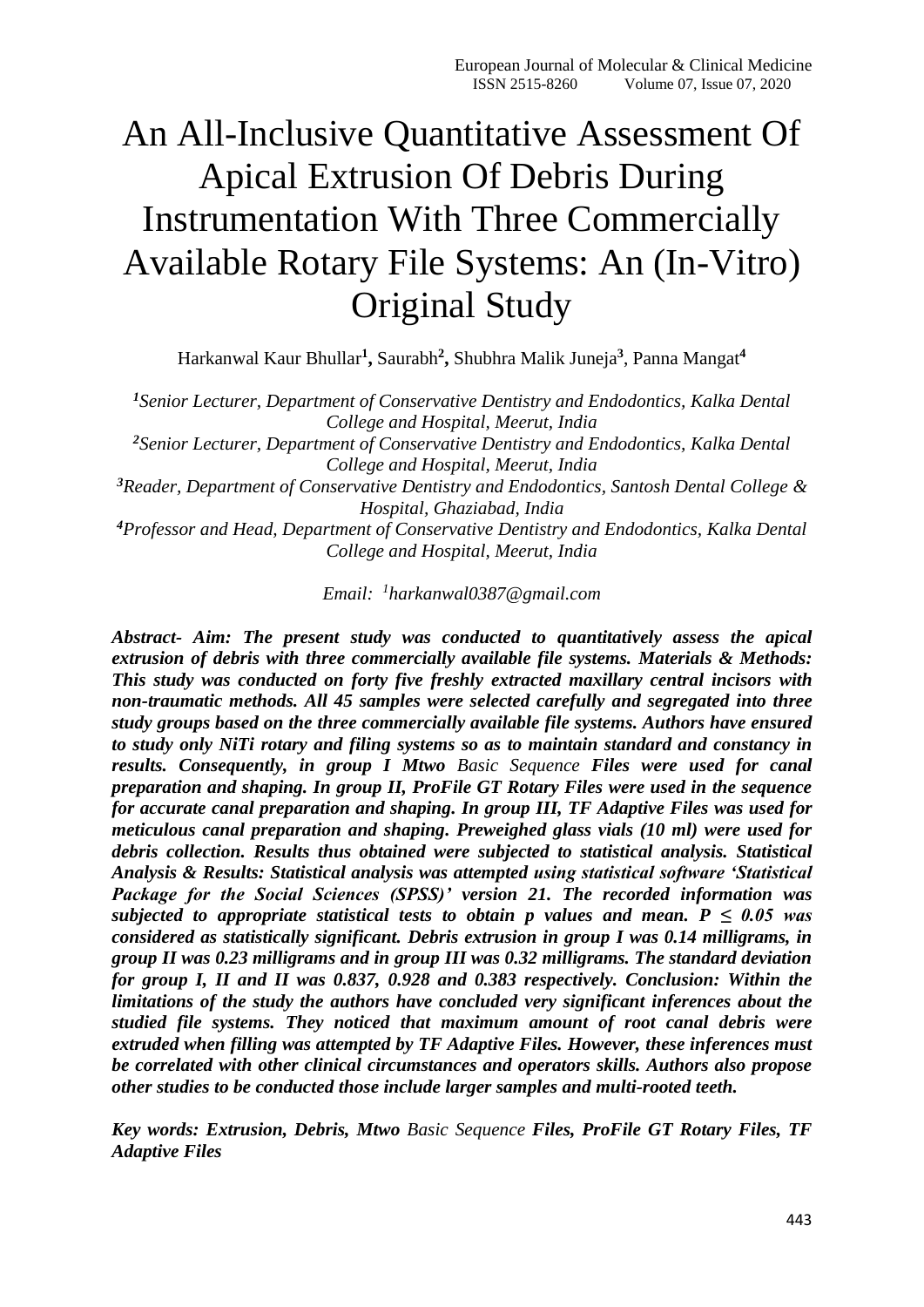#### **1. INTRODUCTION**

As we all are aware that precise root canal cleaning and shaping are one of the most significant steps for successful root canal treatment. Root canal treatment is one of the most practiced clinical procedures in the general dental practice across the globe. Its short term as well as long term success depends on many clinical and patient related factors. Post operative complications are very frequent in these therapies usually in the form of pain or swelling. Literature has well evidenced that any apical extrusion of debris typically end up with treatment failure.<sup>1,2</sup> This debris commonly contains dentinal shavings, dentinal chips, microorganisms and polluted irrigant solutions. Many of the pioneer workers have studied and compared this extrusion debris which is pushed mechanically by root canal instrumentation. Studies have also compared the quantity of debris extruded after canal shaping with different file systems and techniques. However, there is lack of perfect recommendation for this problem. None of the study has clearly shown and identifies any file system which was capable of shaping root canals without debris extrusion.<sup>3,4</sup> With the introduction of rotary instrumentation technique, the methodologies of endodontics have been revolutionized. There is a visible shift from multiple/sequential file system to single file system. Such rotary single file systems were offering improved shaping capability with less extrusion of apical debris extrusion.<sup>5,6</sup> Many of the pioneer workers have shown that during root canal treatment, the pain and/or swelling can happen anytime and continued even after completion of treatment as complication. It is a well established fact that bacterium easily cross the root canals and infects the peri-radicular tissues by contaminated debris.<sup>7,8</sup> However, the ultimate development of clinical symptoms solely depends upon interaction between bacterium and the human immune system. Therefore, one of the major etiologies for the failure of root canal treatment is the apical extrusion of pulp tissue, bacterium and irrigants outside the apical foramen. The extrusion of debris can be influenced by normal physical factors related with the morphology of the tooth as well as mechanical factors like designing and technique of the rotary instruments. As on today, none of the present instruments and techniques can shape the root canals without mechanical extrusion of debris in to peri-radicular tissues. However, the quality and quantity of extruded debris can differ with different techniques and file systems.<sup>9,10</sup> The present study was conducted to evaluate apical extrusion of debris with studied files system. Authors studied and compared Mtwo Basic Sequence Files, ProFile GT Rotary Files and TF Adaptive Files systems.

#### **2. MATERIALS & METHODS**

The present study was designed, abstracted and executed in the department of Conservative Dentistry and Endodontics of the institute. Total forty five freshly extracted maxillary central incisors were collected those removed for non-traumatic reasons. These etiologies were mostly including periodontically weakened teeth. Any type of soft and hard remains like calculi were cleaned from the outer surface of roots. This was completed by air-rotor hand piece and sophisticated scaling armamentarium. Sample exclusion criteria included multiforamen teeth, teeth with more than one apical foramen, teeth with undeveloped root tip, endodontically treated teeth, teeth with root canal bending of more than 12°. For better handling and stability, all samples were mounted on individual self cure acrylic resin blocks of equal size and shape (cuboid). To prepare the samples, all incisal surfaces of the selected teeth were flattened with diamond rotary cutting instruments/bur. Uniform access opening cavities were made in all samples and working length. Access cavities were prepared and the working length was decided. The working length was decided by 15 no K-file to keeping 1 mm short of the actual length which was detectable at the major diameter of the apical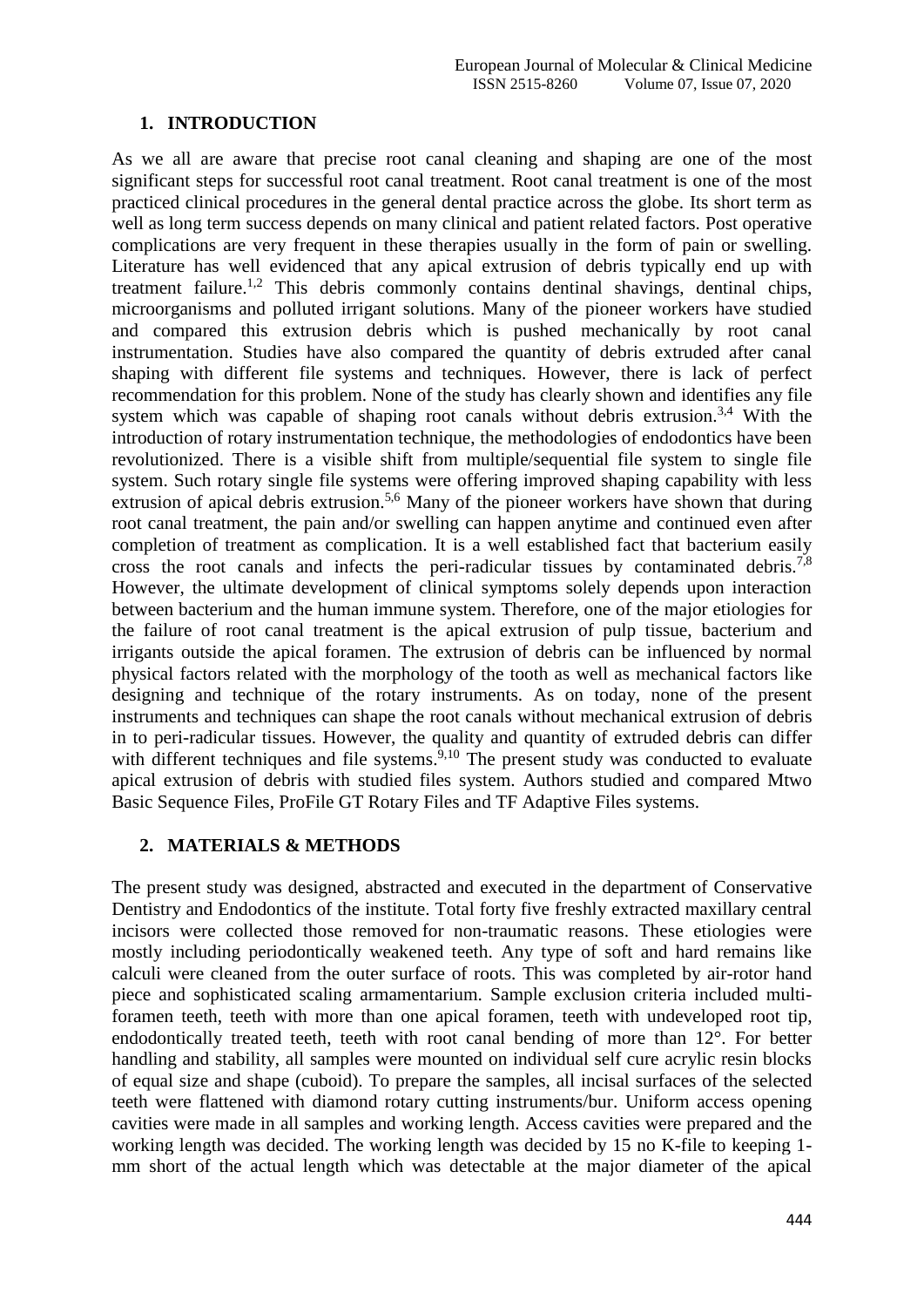foramen. Conventional root canal cleaning, shaping, enlargement and curving have been executed by three different commercially available file systems i.e. Mtwo Basic sequence Files (VDW Anteas, Munich, Germany), ProFile GT Rotary Files (Dentsply Sirona, Canada), TF Adaptive Files (NiTi twisted files; Bioggio, Switzerland). Any debris (pushed by root canal instrumentation) extruded out of root apex was judiciously collected and measured. For the study and statistical purpose, all 45 roots were classified into three groups based on the utilized NiTi system. In group I, Mtwo Basic sequence Files were used in the correct sequence. In group II, ProFile GT Rotary Files were used in the right sequence. In group III, TF Adaptive Files was used. For accurate and efficient debris collection, preweighed glass vials (10 ml) were utilized. The apical surfaces of the teeth were irrigated with distilled water to collect adhered debris. The dry weight of the extruded debris was calculated after 6-day storage in incubator at 68°C. The exact weight of the extruded debris was calculated by subtracting the weight of the unfilled vials from the weight of the vials containing debris. Results hence obtained were subjected to statistical analysis. P value less than 0.05 was considered significant.

#### **3. STATISTICAL ANALYSIS AND RESULTS**

All resulting data were sent for statistical analysis using statistical software Statistical Package for the Social Sciences version 21 (IBM Inc., Armonk, New York, USA). The finalized data was subjected to appropriate statistical tests to obtain p values, mean, standard deviation, chi- square test, standard error and 95% CI. Response assessment and study showed few very significant results. These results were expected to have clinical and research applications also. Here, authors have ensured to process the data with all precision and accuracy. Table I shows three different types of commercially available files systems classified into study three groups of 15 each. Table 2 showed fundamental statistical illustration showing std. deviation, std. error and 95% coefficient of interval. Debris extrusion in group I was 0.14 milligrams, in group II was 0.23 milligrams and in group III was 0.32 milligrams. Here, the standard deviation for group I, II and II was 0.837, 0.928 and 0.383 respectively. Standard error for group I, II and II was 0.892, 0.392 and 0.842 respectively. Pearson Chi-Square Value for group I, II and II was 1.728, 1.920 and 1.920 respectively. Level of Significance (p value) for group I, II and II was 0.01, 0.50 and 0.03 respectively. It was significant for group I and group III (table 3). Graph 1 shows mean volume of extruded debris (mgms) and standard Deviation in all three studied groups

| <b>Groups</b> | <b>Group I</b>                                       | <b>Group II</b>                                                 | <b>Group III</b>                                                                     |
|---------------|------------------------------------------------------|-----------------------------------------------------------------|--------------------------------------------------------------------------------------|
| Materials     | Mtwo Basic sequence   ProFile GT<br>Munich, Germany) | Rotary<br>Files (VDW Anteas, Files (Dentsply Sirona,<br>Canada) | Files<br>TF<br>Adaptive<br>(NiTi twisted<br>files;<br><b>Bioggio</b><br>Switzerland) |
| Number        | 15                                                   | 15                                                              | 15                                                                                   |

Table 1: Allocation of sample teeth according to utilized file systems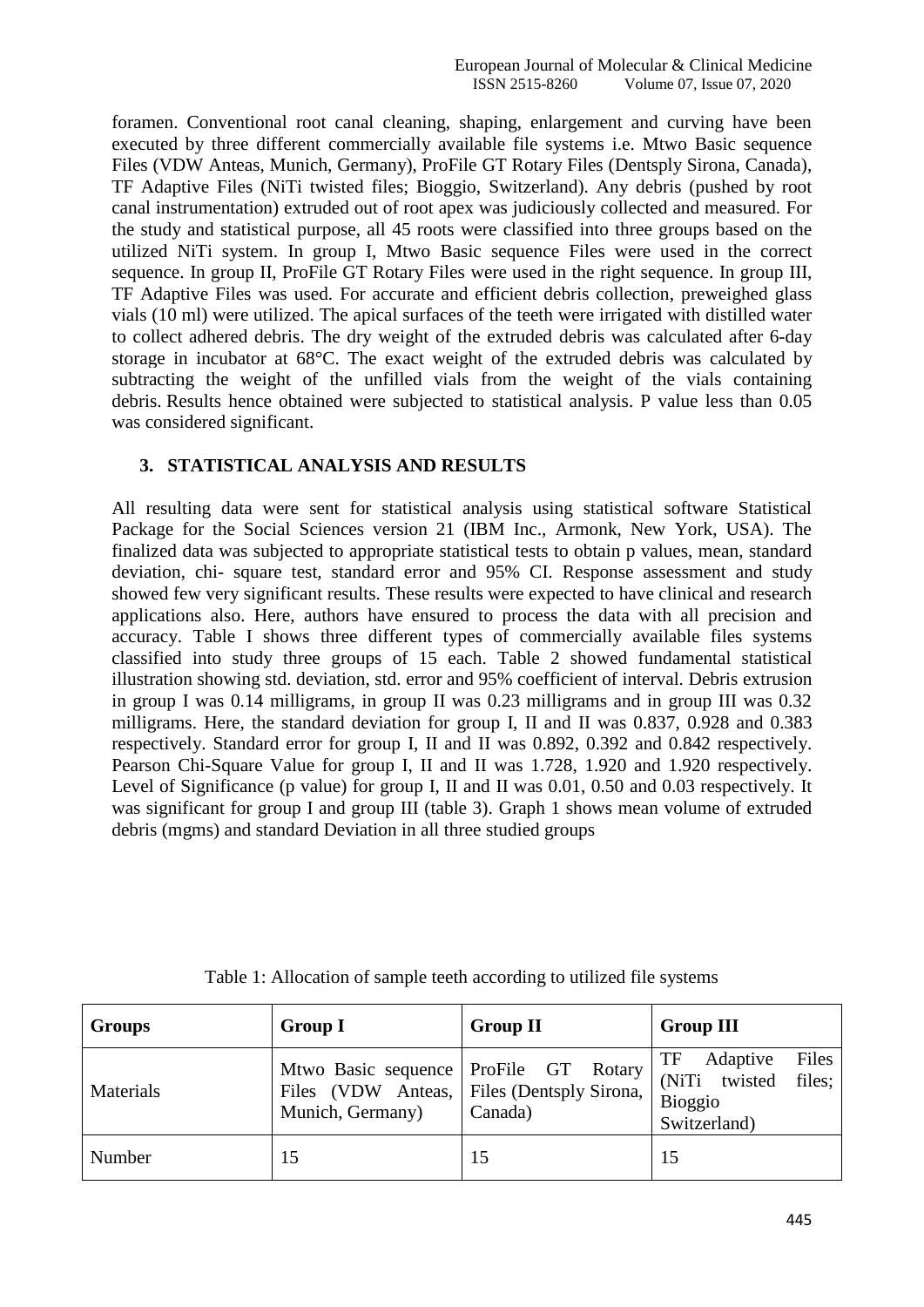| <b>Groups</b> | <b>Mean</b><br>(milligrams) | <b>Std. Deviation</b> | <b>Std. Error</b> | 95% CI |
|---------------|-----------------------------|-----------------------|-------------------|--------|
|               | 0.14                        | 0.837                 | 0.892             | 1.69   |
| $\mathbf{I}$  | 0.23                        | 0.928                 | 0.392             | 1.60   |
| III           | 0.32                        | 0.383                 | 0.842             | 1.96   |

Table 2: Fundamental statistical illustration showing std. deviation, std. error and 95% coefficient of interval

| <b>Table 3:</b> Level of significance evaluation by pearson chi-square test and level of significance |             |  |  |
|-------------------------------------------------------------------------------------------------------|-------------|--|--|
|                                                                                                       | $(n$ value) |  |  |

| <b>Groups</b> | <b>Mean</b><br>(milligrams) | Chi-<br><b>Pearson</b><br><b>Square</b><br><b>Value</b> | df  | of<br><b>Level</b><br><b>Significance</b><br>(p value) |
|---------------|-----------------------------|---------------------------------------------------------|-----|--------------------------------------------------------|
|               | 0.14                        | 1.728                                                   | 1.0 | $0.01*$                                                |
| $\mathbf{I}$  | 0.23                        | 1.920                                                   | 2.0 | 0.50                                                   |
| Ш             | 0.32                        | 2.542                                                   | 1.0 | $0.03*$                                                |

\*p<0.05 significant

Graph 1: Mean volume of extruded debris (mgms) and standard Deviation in all three studied groups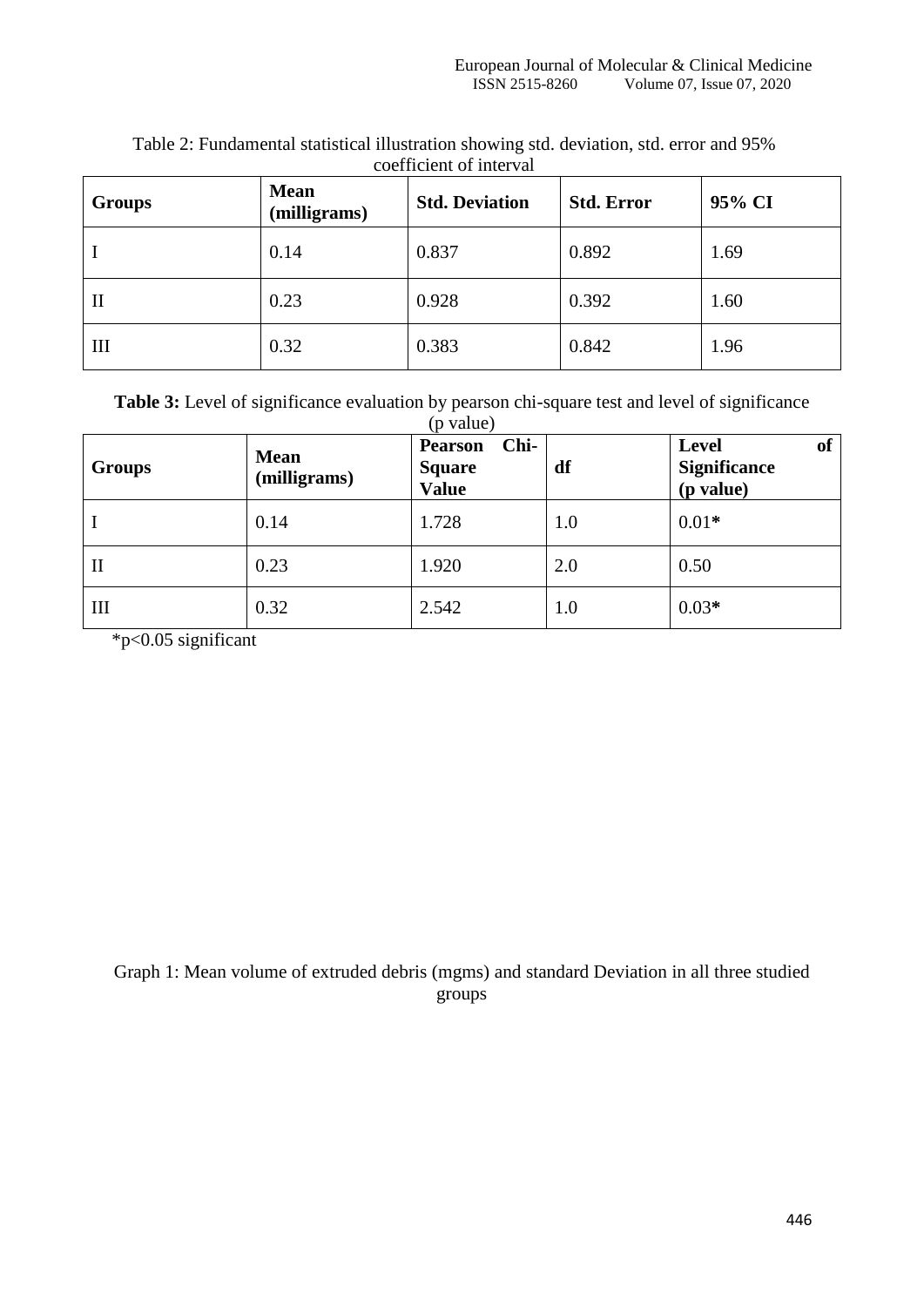

#### **4. DISCUSSION**

As we all have studied that the history of endodontics has always been identified by the search for rapid, safer and more proficient techniques which can perform root canal shaping and disinfection. In clinical scenarios, closely packed and highly angulated root canals cause problem. This issue is obvious even if a skilled clinician is attempting it.<sup>11,12</sup> One cannot guarantee of not breaking the instrument or generating an iatrogenic anomaly in the tooth. Recent advancements in endodontic instrumentations have shown high clinical success of files made up of a new metal alloy i.e. nickel titanium. With the introduction of nickel titanium alloy, the whole scenario of rotary endodontics has been revolutionized.<sup>13,14</sup> Conventionally, stainless steel was employed for making the armamentarium for biomechanical preparation. However, it showed several procedural complications resulting in a diminished success rate for root canal treatment. The key principle behind such systems is that Ni-Ti rotary instruments help in hassle free, rapid and proficient cleaning and shaping. Nonetheless, a lot of instrumentation related factors might cause post-treatment complications, were not eliminated completely even in these rotary file systems and apical extrusion is one of them. As we all know that while performing bio mechanical preparation, dentin chips, remnants of pulpal tissue, irrigating solutions, and microorganisms and their byproducts are frequently transported in the course of the apical foramen and introduced into the periapical tissues causing postoperative inflammation or infection, pain, flare-ups, and consequently, delay apical healing. Root canal preparation is an important step in endodontic treatment, and it plays a key role in treatment success. Many of the classic research papers and researchers have shown that the endodontic therapy is one of the oldest dental procedures for the treatment of deep caries involving dental pulp.<sup>15,16,17</sup> Pain and swelling are common post operative complications when mechanical extrusions of debris happen out of the root apex during instrumentation. Furthermore, endodontic therapy is a process which is very frequently practiced by general dental practitioners and endodontists to rehabilitate infectious root canal and to conserve the natural tooth.<sup>18,19</sup> With the newer inventions and advancements in the technologies in the field of dentistry, many of the NiTi based rotary file systems have been emerged. However, literature explorations showed very less studies that compares these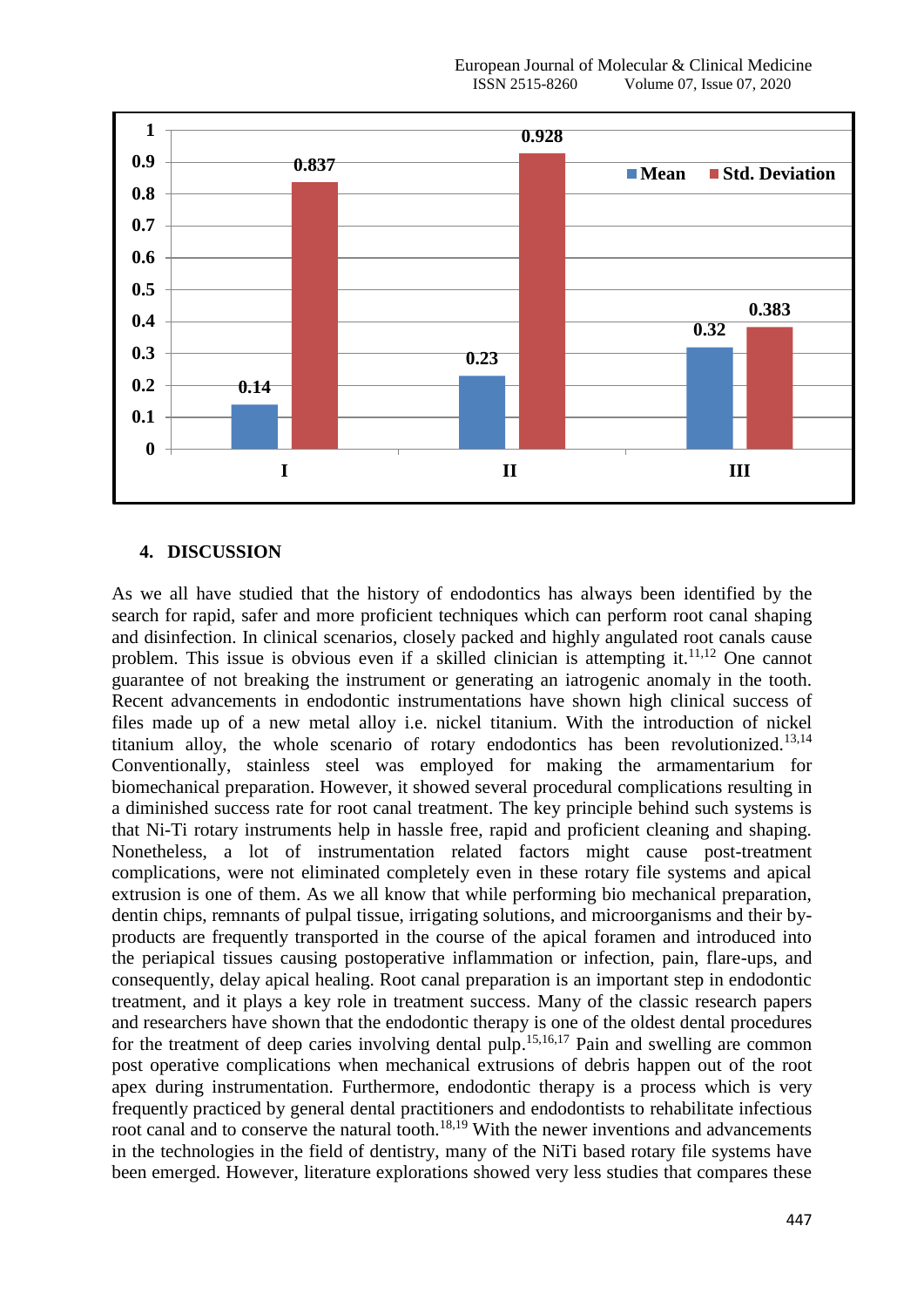advanced file systems. In this study, authors have genuinely assessed the apical extrusion of debris with three commercially available file systems i.e. Mtwo Basic Sequence Files, ProFile GT Rotary Files and TF Adaptive Files systems.

## **5. CONCLUSION**

Within the limitations of the study the authors have drawn very crucial remarks about the studied file systems. They concluded that maximum amount of root canal debris were extruded when filling was attempted by TF Adaptive Files. Mtwo Basic sequence Files showed minimum amount of extruded root canal debris. So, Mtwo Basic sequence Files has been shown to offer optimal clinical responses with minimum post operative complications. However, these implications should be correlated with other clinical circumstances and operators skills. Authors also recommend other studies to be conducted those involve larger samples and multi-rooted teeth. Our study results must be considered as suggestive for determining prognosis in similar clinical conditions.

### **6. REFERENCES**

- [1]. Kirchhoff AL, Fariniuk LF, Mello I. Apical extrusion of debris in flat-oval root canals after using different instrumentation systems. J Endod 2015;41:237-41.
- [2]. Nevares G, Xavier F, Gominho L, Cavalcanti F, Cassimiro M, Romeiro K, et al. Apical extrusion of debris produced during continuous rotating and reciprocating motion. Scientific World J 2015;2015:264-4.
- [3]. Ustun Y, Canakci BC, Dincer AN, Er O, Duzgun S. Evaluation of apically extruded debris associated with several Ni-Ti systems. Int Endod J 2015;48:701-4.
- [4]. Jindal R, Singh S, Gupta S, Jindal P. Comparative evaluation of apical extrusion of debris and irrigant with three rotary instruments using crown down technique- An in vitro study. J Oral Biol Craniofac Res 2012;2:105-9.
- [5]. Toyoglu M, Altunbas D. Influence of different kinematics on apical extrusion of irrigant and debris during canal preparation using K3XF instruments. J Endod 2017;43:1565-8.
- [6]. Ahn SY, Kim HC, Kim E. Kinematic effects of nickel-titanium instruments with reciprocating or continuous rotation motion: A systematic review of in vitro studies. J Endod 2016;42:1009-17.
- [7]. Yared G. Canal preparation using only one Ni-Ti rotary instrument: Preliminary observations. Int Endod J 2008;41:339-44.
- [8]. Gondim E Jr, Setzer FC, Dos Carmo CB, Kim S. Postoperative pain after the application of two different irrigation devices in a prospective randomized clinical trial. J Endod 2010;36:1295-301.
- [9]. Al-Omari MA, Dummer PM. Canal blockage and debris extrusion with eight preparation techniques. J Endod 1995;21:154-8.
- [10]. Bidar M, Rastegar AF, Ghaziani P, Namazikhah MS. Evaluation of apically extruded debris in conventional and rotary instrumentation techniques. J Calif Dent Assoc 2004;32:665-71.
- [11]. Bryant ST, Thompson SA, Al-Omari MA, Dummer PM. Shaping ability of ProFile rotary nickel-titanium instruments with ISO sized tips in simulated root canals: Part 2. Int Endod J 1998;31:282-9.
- [12]. Bryant ST, Thompson SA, Al-Omari MA, Dummer PM. Shaping ability of profile rotary nickel-titanium instruments with ISO sized tips in simulated root canals: Part 1. Int Endod J 1998;31:275-81.